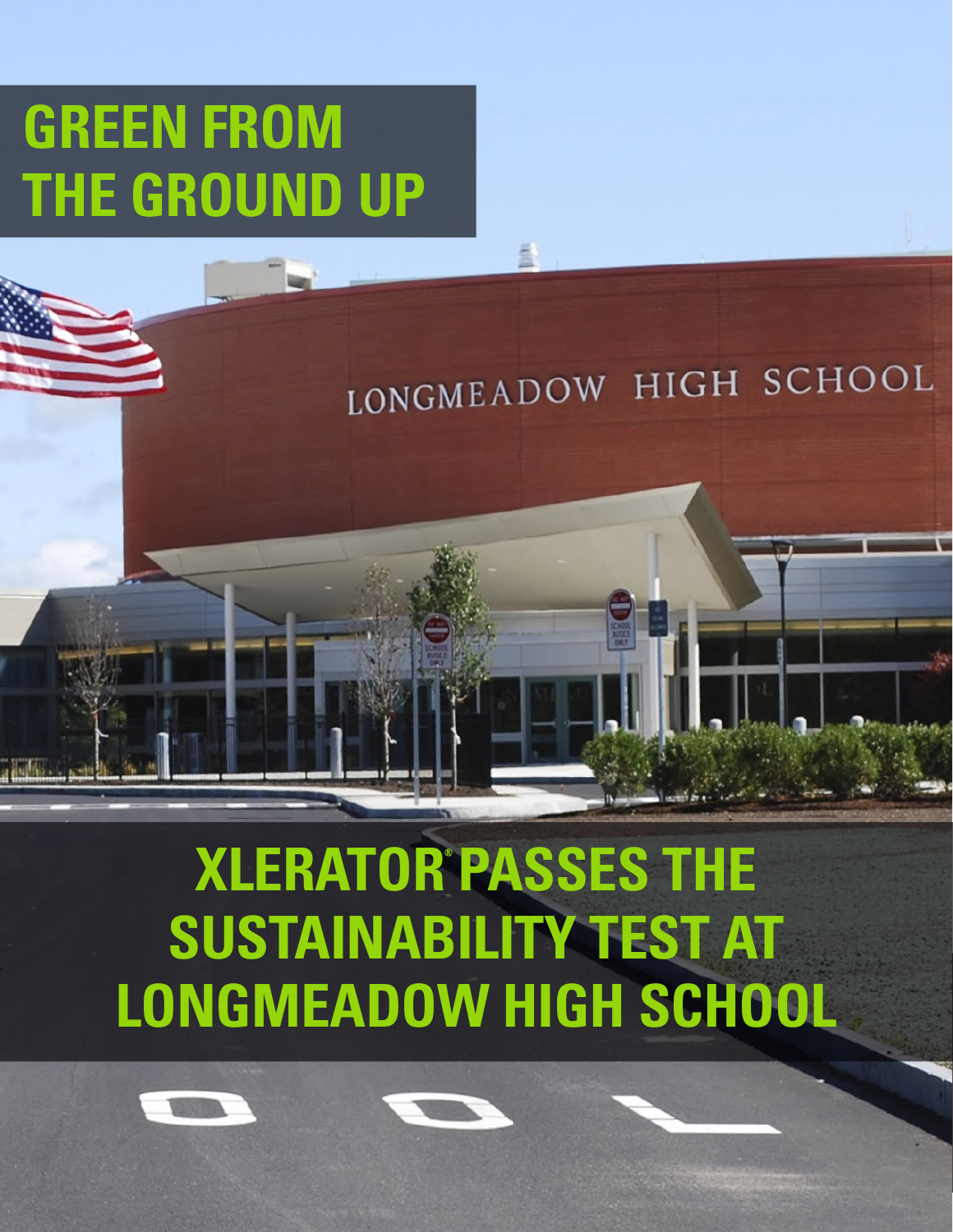#### **PROBLEM**

Former Building Not Sustainable, 1,200 Visitors  $+$  Paper Towels = Clogged Toilets and Sinks, Dirty Restrooms, Huge Expense

## **SOLUTION**

XLERATOR Hand Dryers

### **RESULTS**

New Sustainable Building, Major Cost Savings, Reduced Labor, Maintenance and Waste, Hygienic Restrooms, Improved Student and Faculty Experience



#### ENVIRONMENTAL BEST PRACTICES

When longtime Longmeadow High School Principal, Lawrence Berte, reached retirement eligibility, he opted to stay on board with the school to see the new building construction through to completion.

"We sat with the architect for a year and a half to design the building and the build itself took a year and a half," Berte says. "The students wanted to have this new building be modern and up-to-date and we wanted a facility that implemented environmental best practices."

One of those best practices was the installation of high-speed, energy-efficient XLERATOR Hand Dryers.

The XLERATOR is the only hand dryer in the industry with a dry time of 8 seconds<sup>\*</sup> — tested to guidelines from the Global Hand Dryer PCR published by UL Environment — and it uses 80 percent less energy than conventional hand dryers. It represents a 95-percent cost savings when compared to paper towels, eliminating their labor, maintenance and waste.

A peer reviewed (ISO 14040 standards) Life Cycle Assessment of XLERATOR confirmed it reduces the carbon footprint of hand drying by 50-75 percent compared to both traditional hand dryers and even 100-percent recycled paper towels. It is BuildingGreen Approved and helps facilities qualify for several LEED<sup>®</sup> v4 Credits and Green Globes to satisfy corporate and government sustainability goals.

#### SUBTRACTING WASTE AND MAINTENANCE COSTS

The cost savings was an important factor in choosing the XLERATOR for Longmeadow High School. With 1,000 students, 100 teaching faculty and a support staff of about 25, the XLERATOR has allowed the school to realize a substantial reduction in paper towel costs and eliminated a majority of restroom maintenance needs.

**"With a building that has 1,200 people coming in, you not only have the use of paper towels, you also have disposal and maintenance costs. The XLERATOR was an easy option for us. And our facility managers are thankful they're not cleaning up a paper towel mess every night."**

> **LAWRENCE BERTE Principal, Longmeadow High School**

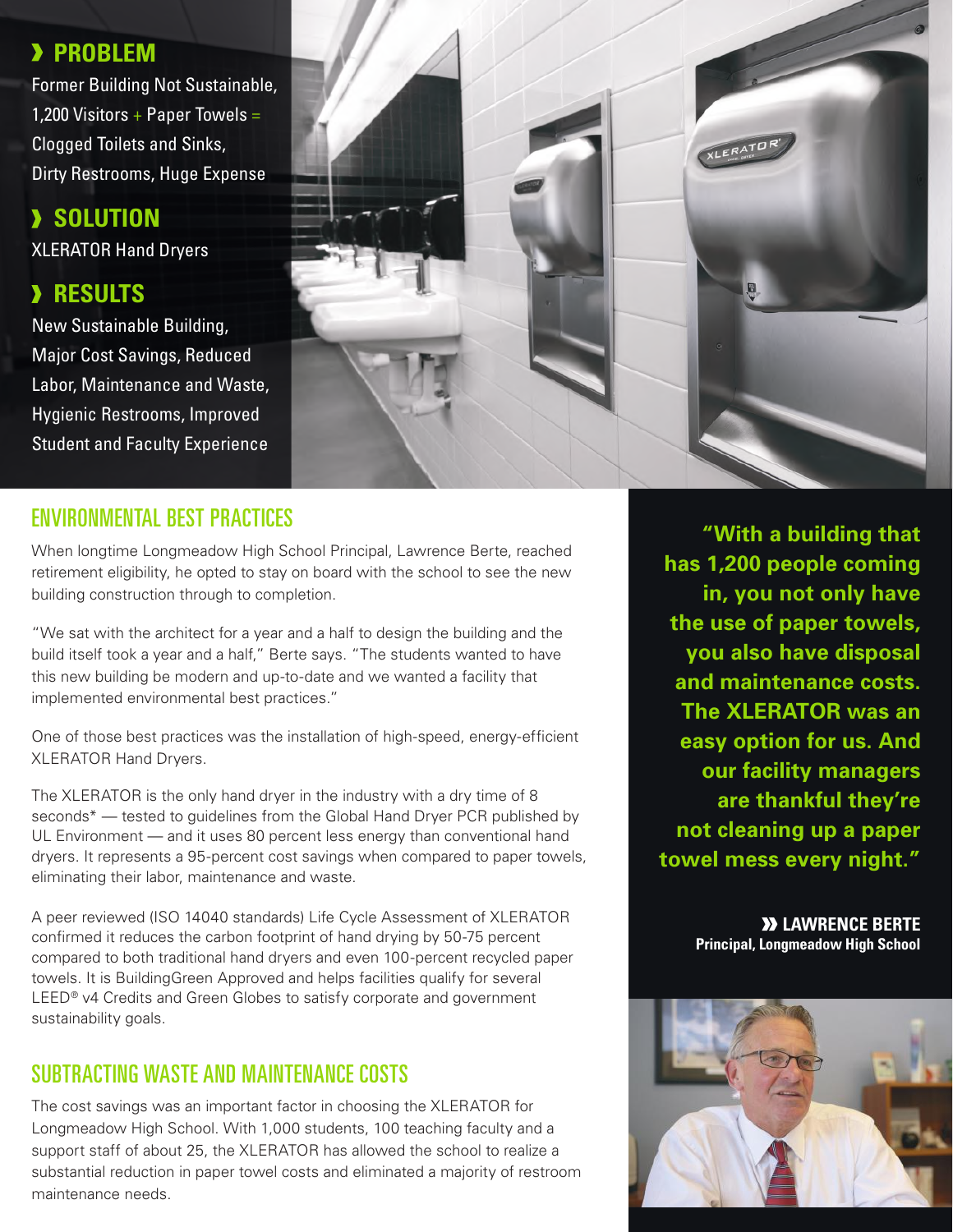

**"When you pull the papers out, sometimes 10 come out instead of one; they fall on the floor or someone might think it would be a pretty good joke to clog up the sink and let it overflow or throw them in the toilet. A high school is a high school. We have those things eliminated going the dryer route."**

**LAWRENCE BERTE**

"With a building that has 1,200 people coming in, you not only have the use of paper towels, you also have disposal and maintenance costs. The XLERATOR was an easy option for us. And our facility managers are thankful they're not cleaning up a paper towel mess every night," Berte says.

Paper towels are still used in other buildings in the school district, but Berte points out that they don't last long. "When you pull the papers out, sometimes 10 come out instead of one; they fall on the floor or someone might think it would be a pretty good joke to clog up the sink and let it overflow or throw them in the toilet," he says. "A high school is a high school. We have those things eliminated going the dryer route."

Longmeadow High School opted to install XLERATOR Hand Dryers not only in the restrooms, but also in other areas that waste a lot of paper, including locker rooms and science rooms. "Anytime we could reduce paper with an XLERATOR, we did so," Berte says.

The whole building process was used as an educational tool to teach the students about the importance of sustainability.

"We had a lot of discussion about how we were going to make this an environmentally friendly school," says Berte. "Those green initiatives and environmentally sound practices have been incorporated into our curriculum work as well. For example, we have a course called Community Service Learning and students took on an entire recycling project for the school."



### SETTING THE CURVE

The XLERATOR Hand Dryer's modular design and low failure rate make it one of the most reliable and easy to service hand dryers on the market.

The school itself has received positive response from the community. "The faculty loves the flow of the school and the way things work and the students are thrilled with it. We came from a very old building that lacked space, technology and light. All of those things come with this new building, so we're really pleased," Berte says. "Plus, the kids have a different attitude here. When they see the dryers or any other new products in this school, they tend to take care of it."